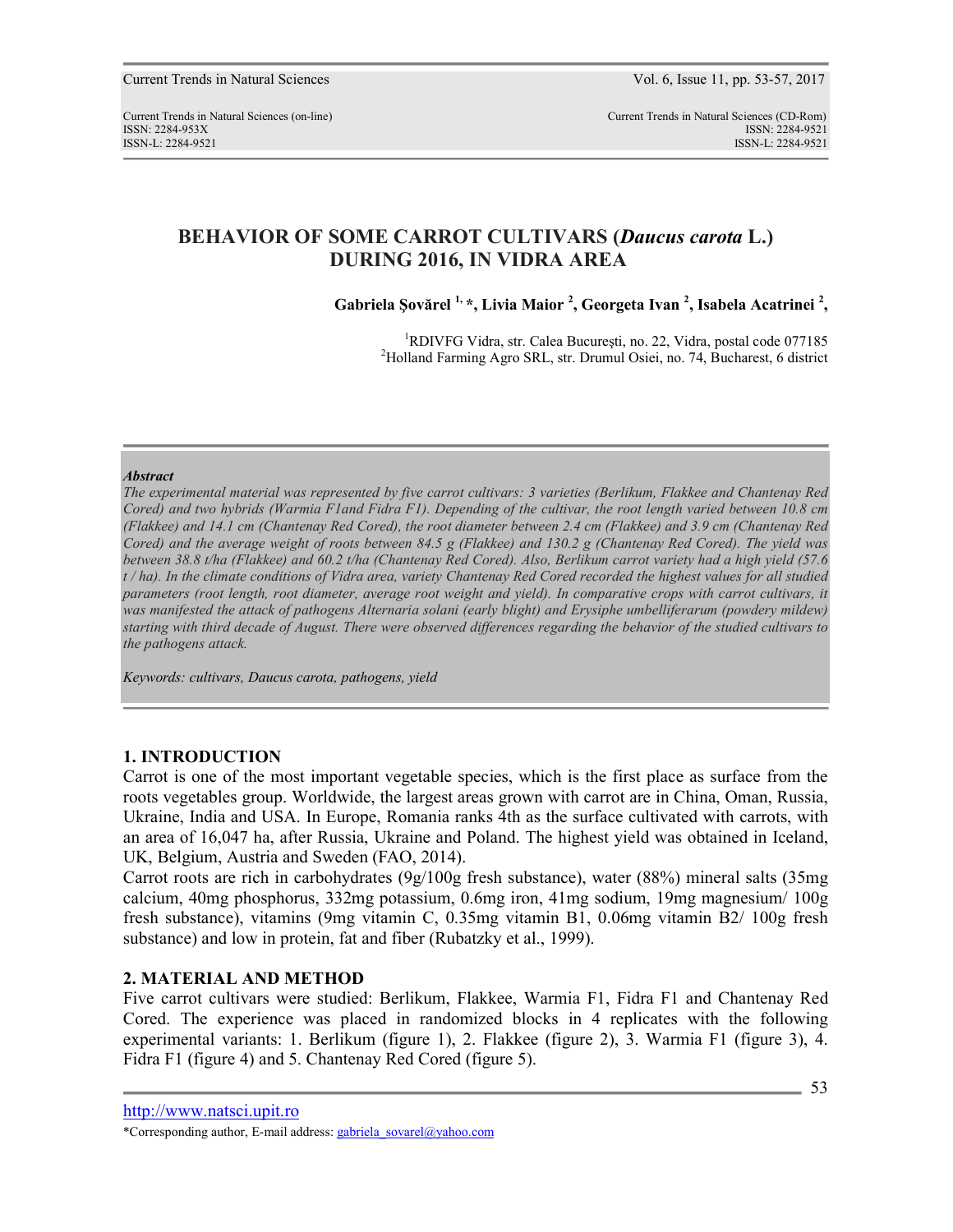# Current Trends in Natural Sciences Vol. 6, Issue 11, pp. 53-57, 2017

Current Trends in Natural Sciences (on-line) Current Trends in Natural Sciences (CD-Rom) ISSN: 2284-953XISSN: 2284-9521 ISSN-L: 2284-9521 ISSN-L: 2284-9521





Fig. 1 Berlikum cultivar Fig. 2. Flakkee cultivar Fig. 3. Warmia F1 hybrid

The Fidra F1 cultivar is earlier, Warmia F1 and Chantenay Red Cored demy-late, Berlikum and Flakkee late, for fresh consumption, industry and long-term storage.





Fig. 4 Fidra F1 hybrid Fig. 5 Chantenay red cored cultivar

The sowing was done on May 30, 2016. There were sown two bands with two rows each, according with the following scheme: 100 cm - 10 cm - 30 cm - 10 cm - 100 cm (fig. 6). The depth



of sowing was 1-1.5cm, and the distance between seed on a row, 2-3cm. Five days after sowing, there was applied Stomp 330EC in a rate of  $51/ha$ .

During 2017 year, the average temperature between June - October was higher than the multiannual average for the period 1981 - 2010 (Tables 1 and 2), with  $1.2 - 2^{0}C$ . Atmospheric humidity was lower than the multiannual average compared with the reference period, except the month of June, which had values close to the multiannual average.

In the year 2016, characterized by a droughty

54

http://www.natsci.upit.ro \*Corresponding author, E-mail address: gabriela\_sovarel@yahoo.com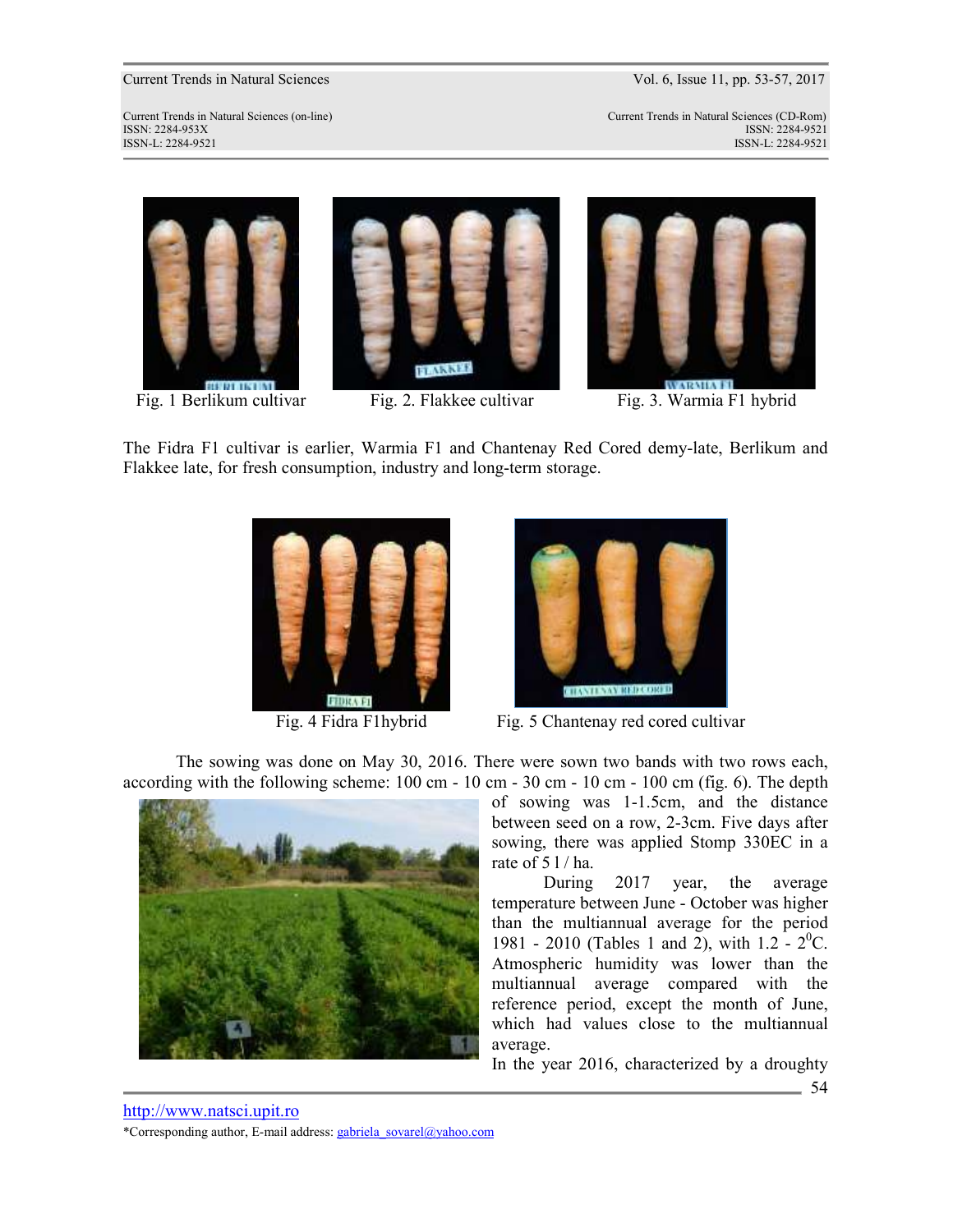| Current Trends in Natural Sciences                                                   | Vol. 6, Issue 11, pp. 53-57, 2017                                                   |
|--------------------------------------------------------------------------------------|-------------------------------------------------------------------------------------|
| Current Trends in Natural Sciences (on-line)<br>ISSN: 2284-953X<br>ISSN-L: 2284-9521 | Current Trends in Natural Sciences (CD-Rom)<br>ISSN: 2284-9521<br>ISSN-L: 2284-9521 |
|                                                                                      |                                                                                     |

summer, with only very few rainfalls, in July only 2 mm, pathogens attack occurred due to abundant precipitation in the last part of August (only on 23 August fall down 58  $1/\text{sq m}$ ).

| <b>Month</b>     | Temperature $(^{\theta}C)$ |         |         |         | Atmospheric humidity (%) | The precipitations |              |
|------------------|----------------------------|---------|---------|---------|--------------------------|--------------------|--------------|
|                  | average                    | minimum | maximum | average | minimum                  | maximum            | amounth (mm) |
| June             | 21.9                       | 16.1    | 28.4    | 71.3    | 56.8                     | 89.5               | 33.5         |
| July             | 23.7                       | 17.0    | 31.0    | 59.7    | 48.1                     | 78.3               | 2.0          |
| <b>August</b>    | 23.4                       | 17.5    | 30.6    | 60.6    | 49.5                     | 77.2               | <i>110.0</i> |
| <b>September</b> | 18.9                       | 13.1    | 26.3    | 62.8    | 51.9                     | 80.2               | 43.5         |
| <b>October</b>   | 12.3                       | 6.9     | 13.8    | 78.7    | 71.2                     | 87.1               | 85.0         |

*Table 2. Multi-annual average of climatic data, Bucharest (1981 - 2010)* 

| <b>Month</b>     |             | Temperature $(^{\theta}C)$ |         | <b>Atmospheric</b> | The precipitations |  |  |
|------------------|-------------|----------------------------|---------|--------------------|--------------------|--|--|
|                  | average     | minimum                    | maximum | humidity $(%)$     | amounth (mm)       |  |  |
| June             | 20.6        | 13.6                       | 27.7    | 70                 | 83                 |  |  |
| July             | 22.5        | 15.4                       | 29.8    | 68                 | 70                 |  |  |
| <b>August</b>    | <i>22.0</i> | 14.9                       | 29.8    | 68                 | 56                 |  |  |
| <b>September</b> | 16.9        | 10.5                       | 24.6    | 73                 | 64                 |  |  |
| <b>October</b>   | 11.0        | 5.4                        | 17.9    | 79                 | 59                 |  |  |

In September, there were applied two treatments for controlling *Alternaria dauci* and *Erysiphe umbelliferarum* pathogens with Sygnum 33.4WG 1 kg / ha and Flint Max 75 WG 0.3 kg / ha.

During the vegetation period there were made observations regarding the occurrence and evolution of *Erysiphe umbelliferarum* (powdery mildew) pathogen attack and *Alternaria dauci* (alternaria leaf blight), and during storage time for *Sclerotinia sclerotiorum* (white rot) attack.

At harvest (4 October), there were made the following determinations at carrot roots: length, root diameter, average root weight and yield (t/ha).

The total K, Na, Ca, P, and Fe content in the roots was determined on fresh substance with an inductively coupled plasma optical spectrometer (Optima 8000 - Perkin Elmer spectrometer). Water and dry matter content was determined after drying of fresh material at  $105^{\circ}$ C.

## **3. RESULT AND DISCUTIONS**

Analyzing the behavior of carrot cultivars, compared to the average of the experience, we can see that in 2016, at Vidra, the best results were obtained with the Berlikum and Chantenay red cored varieties with a very positive production (Table 3).

| Cultivar        | Root type       | Root color        | <b>Root</b><br>length<br>(cm) | <b>Root</b><br>diameter<br>(cm) | <i>Average</i><br>weight of<br>roots $(g)$ | Yield<br>(t/ha)       | Relative yield<br>compared with<br>average $(\% )$ |
|-----------------|-----------------|-------------------|-------------------------------|---------------------------------|--------------------------------------------|-----------------------|----------------------------------------------------|
| <b>Berlikum</b> | <b>Berlikum</b> | <i>orange red</i> | 11.2                          | 2.8                             | 110.2                                      | $57.6$ <sup>xxx</sup> | 116.3                                              |
| <b>Flakkee</b>  | <b>Flakkee</b>  | orange            | 10.8                          | 2.4                             | 84.5                                       | $38.8^{000}$          | 78.3                                               |
| Warmia F1       | <b>Flakkee</b>  | dark orange       | 11.7                          | 3.2                             | 90.3                                       | 48.5                  | 97.9                                               |
| Fidra F1        | <b>Nantes</b>   | dark orange       | 12.2                          | 2.8                             | 89.6                                       | $42.3^{000}$          | 85.5                                               |

55

*Table 3. The main characteristics of carrot cultivars*

http://www.natsci.upit.ro

\*Corresponding author, E-mail address: gabriela\_sovarel@yahoo.com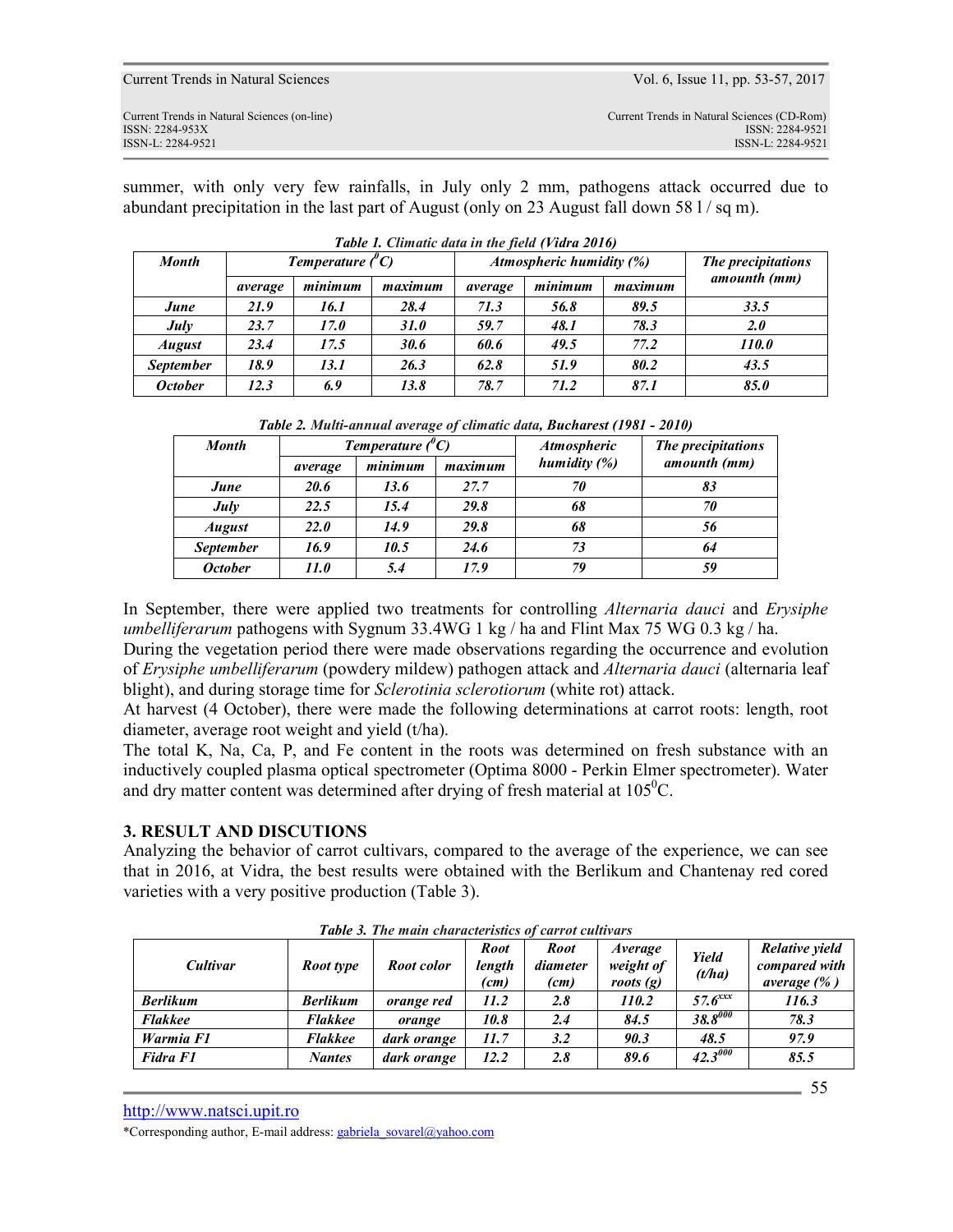Current Trends in Natural Sciences Vol. 6, Issue 11, pp. 53-57, 2017

Current Trends in Natural Sciences (on-line) Current Trends in Natural Sciences (CD-Rom) ISSN: 2284-953XISSN: 2284-9521 ISSN-L: 2284-9521 ISSN-L: 2284-9521

| <b>Chantenay Red Cored</b>    | Chantenay                | orange red               | 14.1 | 3.9 | 130.2     | $60.2$ <sup>xxx</sup> | 121.6 |
|-------------------------------|--------------------------|--------------------------|------|-----|-----------|-----------------------|-------|
| <i>Experience average(Mt)</i> | $\overline{\phantom{a}}$ | $\overline{\phantom{a}}$ | 12.0 | 2.4 | 100.9     | 49.5                  | 100.0 |
|                               |                          |                          |      |     | $LD\,5\%$ | 1.52                  |       |
|                               |                          |                          |      |     | $LD1$ %   | 2.14                  |       |
|                               |                          |                          |      |     | LD0.1%    | 3.02                  |       |

The Flakke and Fidra F1 varieties gave the worst results with a significantly negative production difference compared to the average of the experience (Table 3).

| Cultivar                   | Water   | Dry       | <b>Composition in mineral elements</b> |       |               |                          |      |     |
|----------------------------|---------|-----------|----------------------------------------|-------|---------------|--------------------------|------|-----|
|                            | content | substance |                                        |       |               | (mg/100 g dry substance) |      |     |
|                            | (%)     | (%)       | Na                                     | K     | Мg            | Ca                       |      | Fe  |
| <b>Berlikum</b>            | 88.55   | 11.45     | 204.4                                  | 145.7 | 7.1           | 31.5                     | 9.0  | 1.3 |
| <b>Flakkee</b>             | 87.88   | 12.12     | 129.0                                  | 168.1 | 8.1           | 40.1                     | 10.5 | 1.0 |
| Warmia F1                  | 84.51   | 15.49     | 165.7                                  | 210.5 | $2.2^{\circ}$ | 59.2                     | 21.3 | 2.7 |
| Fidra F1                   | 87.04   | 12.96     | 143.3                                  | 202.7 | 9.6           | 34.0                     | 9.5  | 2.3 |
| <b>Chantenay Red Cored</b> | 88.44   | 11.56     | 93.3                                   | 257.6 | 13.1          | 31.7                     | 12.0 | 3.6 |

Because the pathogen attack has starting with third decade of September, it has not influenced significantly the yield.



Fig. 7 Attack of *Alernaria dauci* on carrot leaves



Fig. 8 Attack by *Erysiphe umbelliferarum* on carrot leaves

| Table 5. Behavior of carrot cultivars to the pathogens attack |  |  |  |  |
|---------------------------------------------------------------|--|--|--|--|
|                                                               |  |  |  |  |

|                 |                                   | Attack rate $(\%)$<br>on the leaves | <b>Frequency of</b><br>roots attacked (%) |
|-----------------|-----------------------------------|-------------------------------------|-------------------------------------------|
| Cultivar        | <i><b>Alternaria</b></i><br>dauci | Erysiphe<br>umbelliferarum          | <b>Sclerotinia</b><br>sclerotiorum        |
| <b>Berlikum</b> | 23.4                              | 2.7                                 |                                           |
| <b>Flakkee</b>  | 7.3                               | 30.8                                |                                           |
| Warmia F1       | 25.3                              | 1.2                                 |                                           |

http://www.natsci.upit.ro

\*Corresponding author, E-mail address: gabriela\_sovarel@yahoo.com